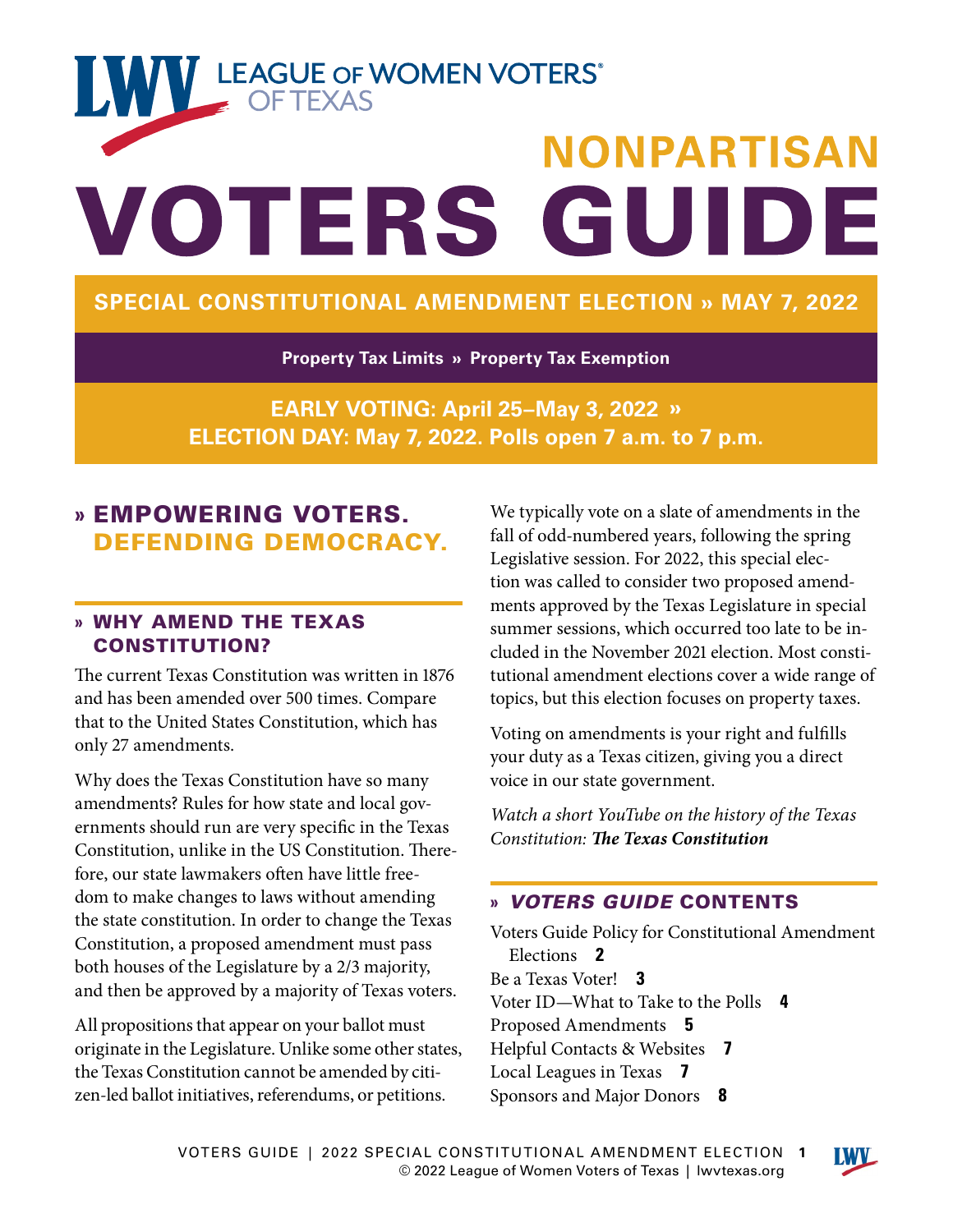<span id="page-1-0"></span>

### **» ABOUT THIS** *VOTERS GUIDE*

This Voters Guide is funded and published by the League of Women Voters of Texas. The League never supports or opposes political candidates or political parties.

### **» ONLINE** *VOTERS GUIDE*

The online, interactive version of the *Voters Guide* is at **[VOTE411.org](http://VOTE411.org)**. By entering your address, you can get helpful voter information, and view the ballot propositions, with explanations and arguments for and against. If there is a local League in your community, you can also find information on any local races.



### **» SIGN UP FOR VOTING REMINDERS!**

To get voting reminders on your phone, text LWVTX to 80123.



### **» SUPPORT THE** *VOTERS GUIDE*

Help us fund the cost of this valuable resource for Texas voters by making a secure donation online at **[lwvtexas.org](http://lwvtexas.org/donate)**, or by mailing your generous donation to the League of Women Voters of Texas, 1212 Guadalupe #107, Austin, TX 78701.



### **»** *VOTERS GUIDE* **POLICY FOR CONSTITUTIONAL AMENDMENT ELECTIONS**

To create this Constitutional Amendment *Voters Guide*, each ballot proposition is researched and written by League volunteers. We strive to:

- Create fair and balanced coverage of the proposed amendments by reviewing enabling legislation, using a variety of resources and reaching out to authors and/or sponsors, supporters and opponents; and
- Use understandable and unbiased language.

@ 2022 League of Women Voters of Texas | [lwvtexas.org](http://lwvtexas.org)

The *Voters Guide* is protected by copyright. For permission to duplicate the Guide, please call the LWV Texas office at 512-472-1100. Any use of the League of Women Voters name in campaign advertising or literature has not been authorized by the League.

**League of Women Voters of Texas Voter Education Chair:** Dorothy Marchand **Voters Guide Volunteer:** Aubrie Jacobson **Production Team:** Community Impact, Inspirare Communications, Jaci Collins, Motto Publishing Services, Truc Việt Organization

The League appreciates information on the proposed constitutional amendments provided by the House Research Organization **<https://hro.house.texas.gov/>**.

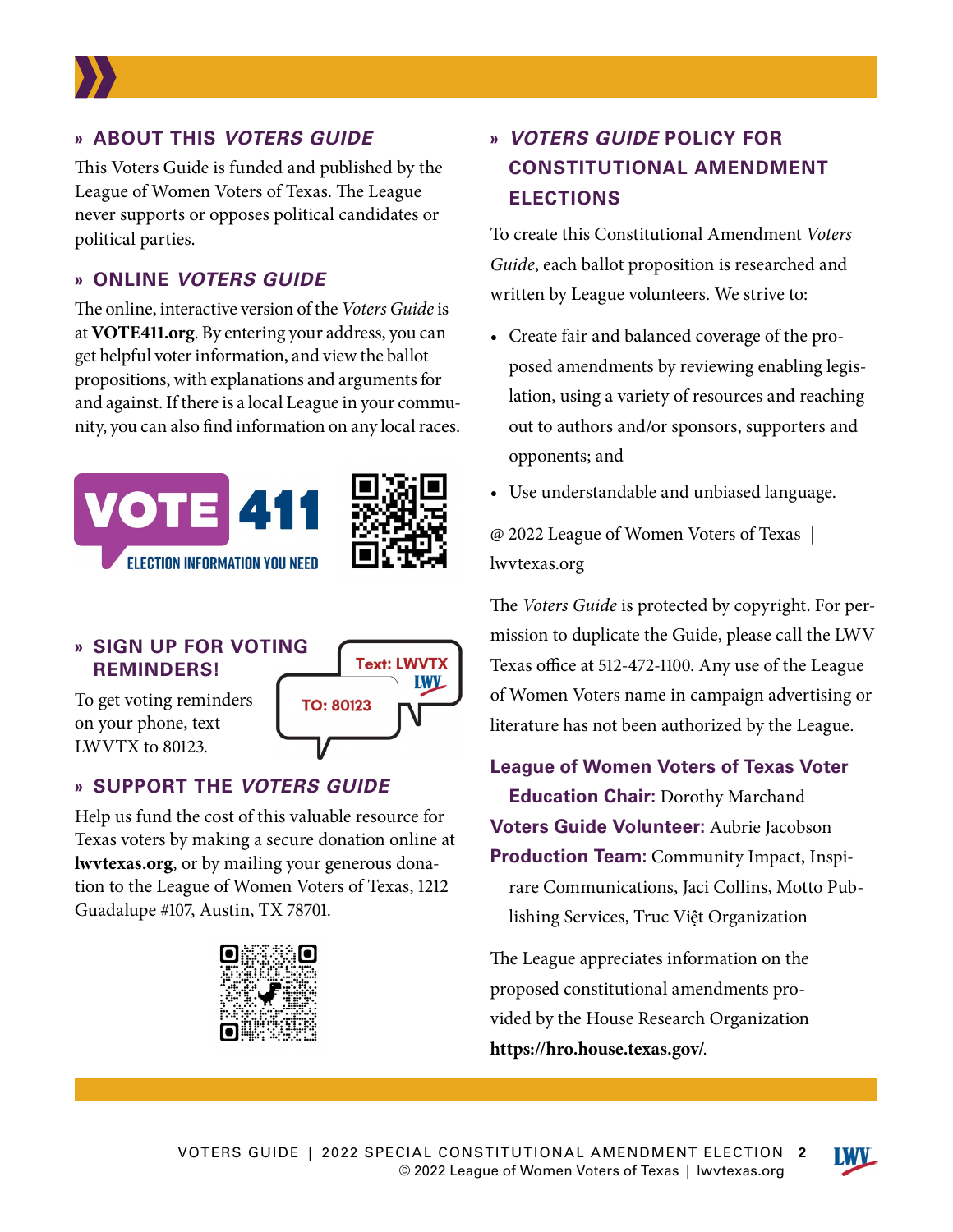## <span id="page-2-0"></span>» BE A TEXAS VOTER!

The League of Women Voters of Texas fights for the freedom of ALL Texans to vote. Your vote is your voice . . . below are the ways to exercise your right to vote. Whichever way you choose to vote, be sure to first check your voter registration status at **[VoteTexas.gov](http://VoteTexas.gov)**! You must be registered before you can vote!

### **» VOTE BY MAIL**

### **If you applied to vote by mail . . .**

- Ballots are mailed out 30 to 45 days before an election or 7 days after the county election office receives an application.
- When you receive your ballot, be sure to
	- Mark your ballot using a black or blue pen;
	- Place your ballot in the ballot envelope and seal it;
	- Place the ballot envelope in the carrier envelope;
	- Complete all information on the carrier envelope (including your contact information, your voter ID number and the last four digits of your social security number), seal it, and sign the flap of the carrier envelope.
	- See **[lwvtexas.org](http://lwvtexas.org)** for more details and helpful information.
- Mail in your ballot as soon as possible. It must be received by 7:00 p.m. on Election Day.
- Track your ballot at **[VoteTexas.gov](http://VoteTexas.gov)**!

### **If you want to hand deliver your vote by mail ballot . . .**

- You may hand deliver *your* marked ballot in person to the county election office on Election Day while polls are open.
- You must show *your* photo ID when delivering the ballot, and sign a form.

#### **» VOTE EARLY IN PERSON**

- You may vote early at any voting location in your county.
- Find polling places at **[VOTE411.org](http://VOTE411.org)** or on your county election website.
- If you have a disability, you may request to move ahead of other voters in line.

• If in line before the poll closing time, you must be allowed to cast a ballot.

### **» VOTE ON ELECTION DAY**

- In some counties, you can vote at any polling place. In other counties, you must vote at your precinct.
- Find polling places at **[VOTE411.org](http://VOTE411.org)** or on your county election website.
- If in line before the poll closing time, you must be allowed to cast a ballot.

### **» VOTE IN PERSON USING CURBSIDE VOTING**

- If you are physically unable to enter the polling place without personal assistance or likelihood of injuring your health, you may ask that an election officer bring a ballot to your car.
- After you mark your ballot, give it to the election officer or hand it to a companion to deposit in the ballot box for you.
- It is best to call ahead so election officials will expect you!

### **» VOTE EVEN IF YOU ARE A SUSPENDED VOTER**

You can still vote if your voter registration is in suspense! "Suspense" means that your county voter registrar needs to confirm your voting address.

### **» VOTE A LIMITED BALLOT IF YOU HAVE MOVED BUT NOT RE-REGISTERED**

If you have moved to a new county and have not re-registered in the new county by the registration deadline, you may be eligible to vote a limited ballot in your new county. A limited ballot is one that allows you to vote on candidates and measures that are on the ballot for both your former county and your new county, such as statewide and national races. Voting a limited ballot is only available during early voting at the main early voting polling place.

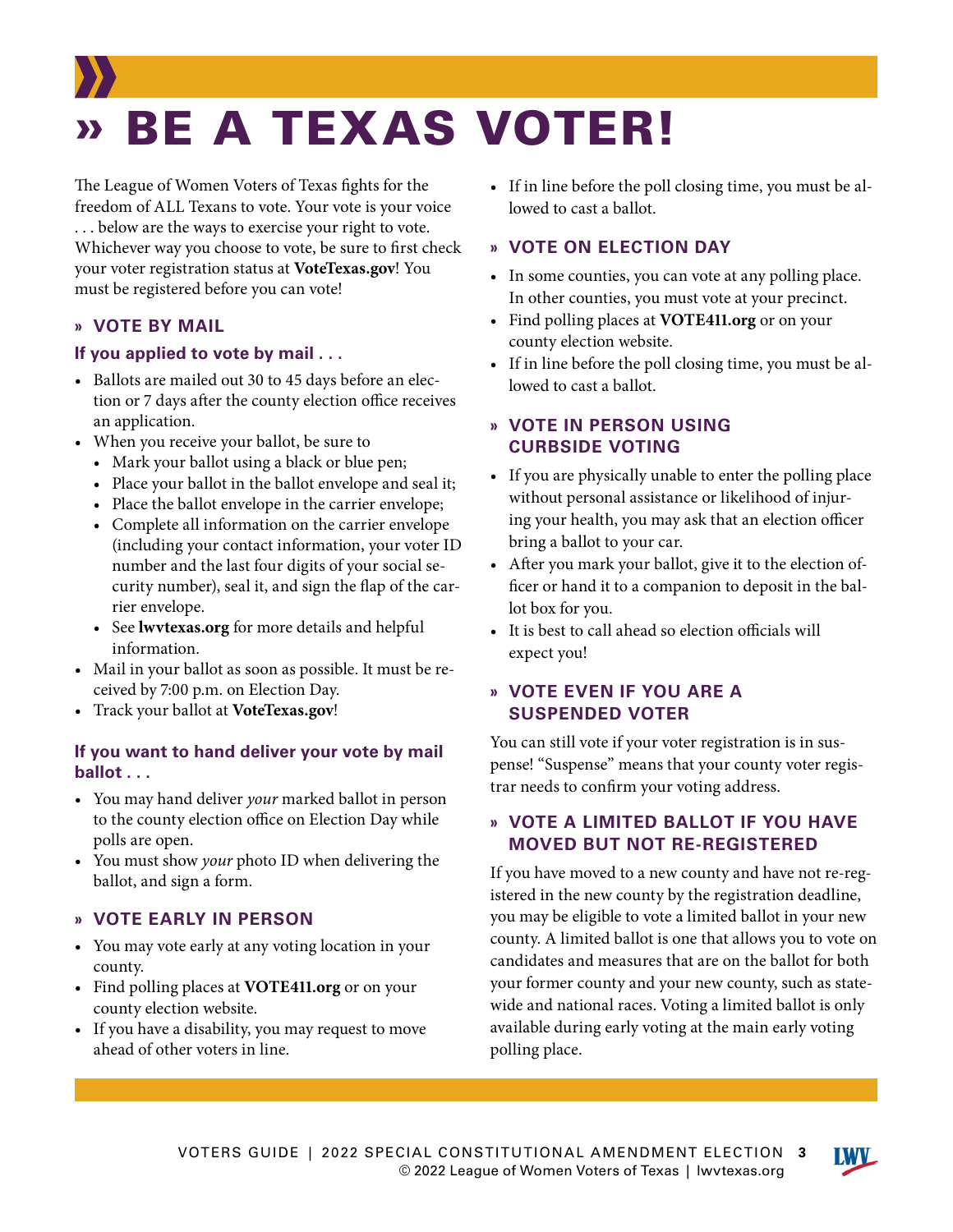### <span id="page-3-0"></span>» VOTER ID: WHAT TO TAKE TO THE POLLS

You may use one of seven forms of photo ID, listed below.

- Texas Driver License
- Texas Election Identification Certificate
- Texas Personal Identification Card issued by the Department of Public Safety (DPS)
- Texas Handgun License issued by DPS
- US Military Identification card containing the person's photograph
- US Citizenship Certificate containing the person's photograph
- US Passport (book or card)

#### Note:

- IDs may have expired up to four years.
- Persons 70 years or older may use an expired ID, regardless of expiration date.
- ID address does not have to match the voter registration address.
- The name on the photo ID should match the voter registration card or be "substantially similar." If the names don't match exactly but are substantially similar, the voter will initial a box for a similar name when signing in to vote.

Registered voters without photo ID, who cannot reasonably obtain one, may sign a form (described below) and present the original or a copy of one of the following documents with the voters name and address to vote a regular ballot:

- Texas voter registration card
- Certified birth certificate
- Current utility bill
- Bank statement
- Government check
- Paycheck
- Any other government document such as an out of state driver's license or expired Texas driver's license.

The form to be filled out by registered voters without a photo ID is a "Voter's Declaration of Reasonable Impediment or Difficulty." The voter must mark on the form one of the following reasons for not providing a photo ID:

- Lack of transportation
- Disability or illness
- Lack of birth certificate or other documents needed to obtain an acceptable form of photo ID
- Work schedule
- Family responsibilities
- Lost or stolen identification
- Acceptable form of photo ID applied for but not received.

#### **Voter Harassment**

- Election officials cannot question a voter about the use of an ID type.
- Poll watchers may never question a voter about Voter ID issues.
- If you are harassed, call the Election Protection Voter Hotline! See **[page 7](#page-6-0)** for the contact information.

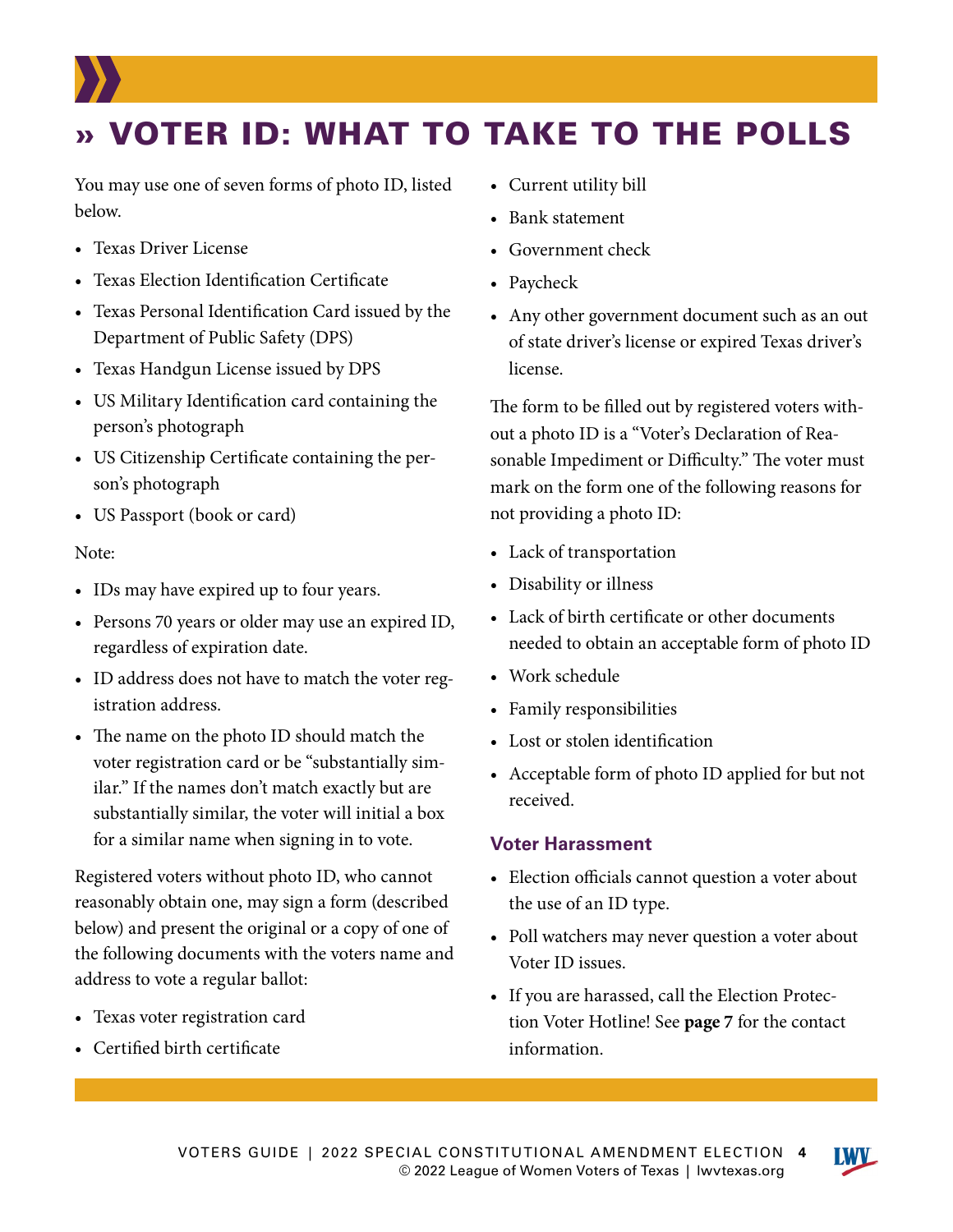## <span id="page-4-0"></span>**PROPOSED AMENDMENTS TO THE TEXAS CONSTITUTION**

### **PROPOSITION 1**

**"The constitutional amendment authorizing the legislature to provide for the reduction of the amount of a limitation on the total amount of ad valorem taxes that may be imposed for general elementary and secondary public school purposes on the resident homestead of a person who is elderly or disabled to reflect any statutory reduction from the preceding tax year in the maximum compressed rate of maintenance and operations taxes imposed for those purposes on a homestead."**

### **» EXPLANATION:**

The Texas Constitution puts a ceiling on school property taxes paid by homeowners who are disabled or at least 65 years old. This means that for disabled and elderly homeowners, certain property tax rates cannot be higher than what they were the year they first qualified for this exemption. Since school property taxes make up most of a homeowner's tax bill, their property tax bills are essentially frozen unless improvements are made to their residence or they move.

In 2019, the Texas State Legislature passed a law which provided a property tax reduction to many homeowners. However, this reduction did not apply to disabled or elderly homeowners because under the Texas Constitution, their tax rate is frozen.

Proposition 1 would amend the Constitution to allow disabled and elderly homeowners to receive the benefits from the 2019 property tax reduction that other homeowners received. This amendment would result in freezing their tax rate at a lower rate. This will allow all homeowners to benefit from the lower tax rates passed in 2019.

The law related to this proposed amendment requires that the state reimburse school districts for revenues lost due to this proposition.

### **» ARGUMENTS FOR:**

- The proposed amendment would provide significant property tax relief to disabled and elderly homeowners.
- This amendment would allow more people to benefit from lower tax rates passed in 2019.
- Many individuals who are disabled or elderly live on fixed incomes. The proposed amendment would provide them with financial relief as well as budget certainty.

### **» ARGUMENTS AGAINST:**

- Opponents argue that this proposition does not resolve the problem of relying on property taxes to fund public schools.
- While school districts are to be reimbursed by the state for any revenues lost, the proposed amendment could reduce funds for public schools if proper formulas are not put in place.
- There may be other Texans more in need of tax relief, and some homeowners in the groups given tax relief by this proposition may not be in need.

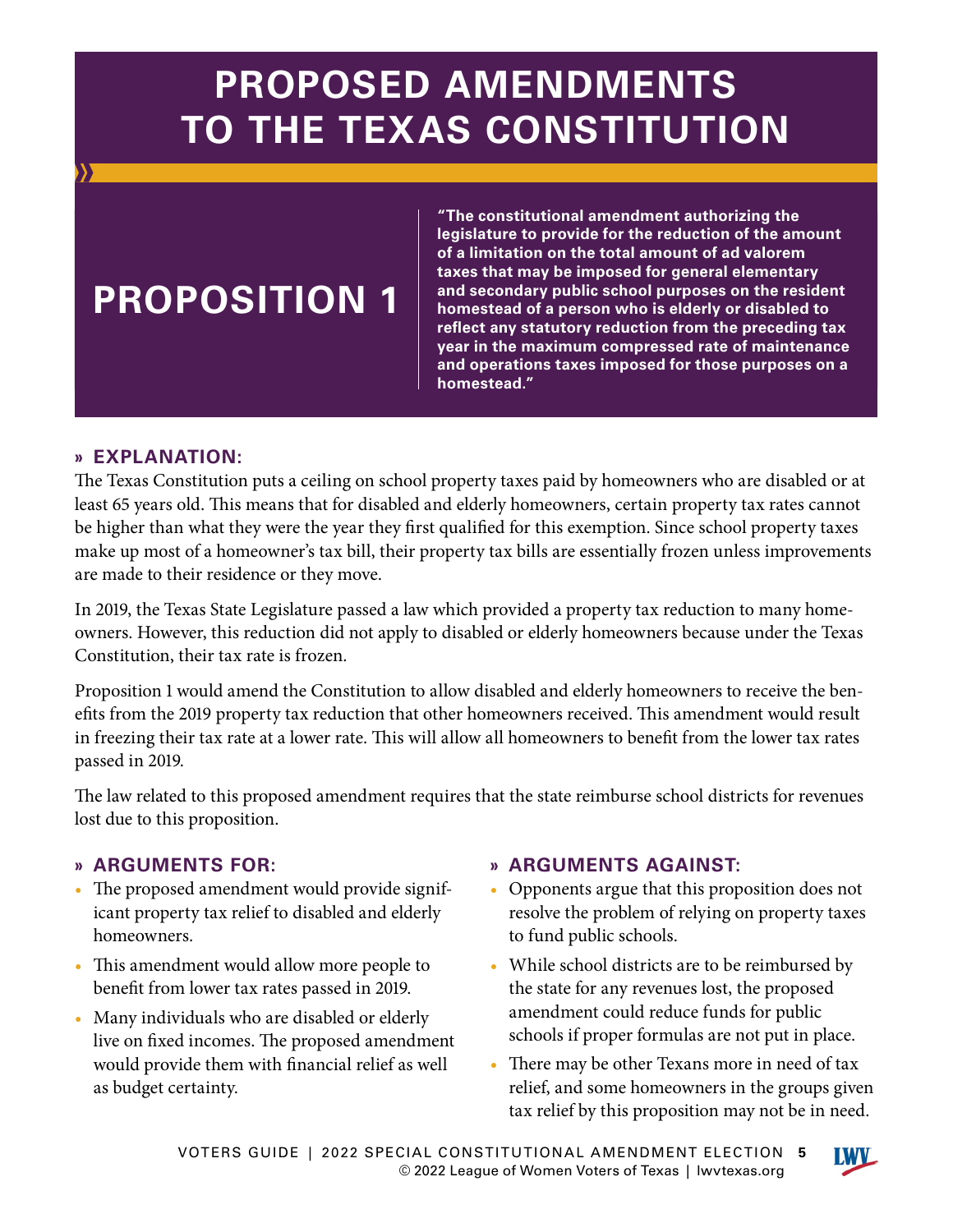## **PROPOSITION 2**

**"The constitutional amendment increasing the amount of the residence homestead exemption from ad valorem taxes for public school purposes from \$25,000 to \$40,000."**

### **» EXPLANATION:**

Currently, homeowners are able to reduce the market value of their primary residence by \$25,000 when calculating their annual school property taxes. The proposed amendment would increase the amount of that reduction to \$40,000. This could lower homeowners' annual property tax bills.

The law related to this proposed amendment requires that the state reimburse school districts for revenues lost due to this proposition.

### **» ARGUMENTS FOR:**

- This amendment would save homeowners money in the form of property tax relief.
- This proposition should not impact public school revenues because the state would be required to make up any shortfall.
- This decrease in property taxes would particularly help low to moderate-income homeowners.

### **» ARGUMENTS AGAINST:**

- The proposed amendment could reduce public school revenues if the formulas put in place by the state do not fully reimburse the local school districts for the losses.
- This property tax reduction will cost the state money if they reimburse lost revenue to school districts. The cost to the state will depend on the laws passed to make up any shortfall.
- The proposed amendment does not benefit those who are not homeowners, including renters who send their children to public schools.

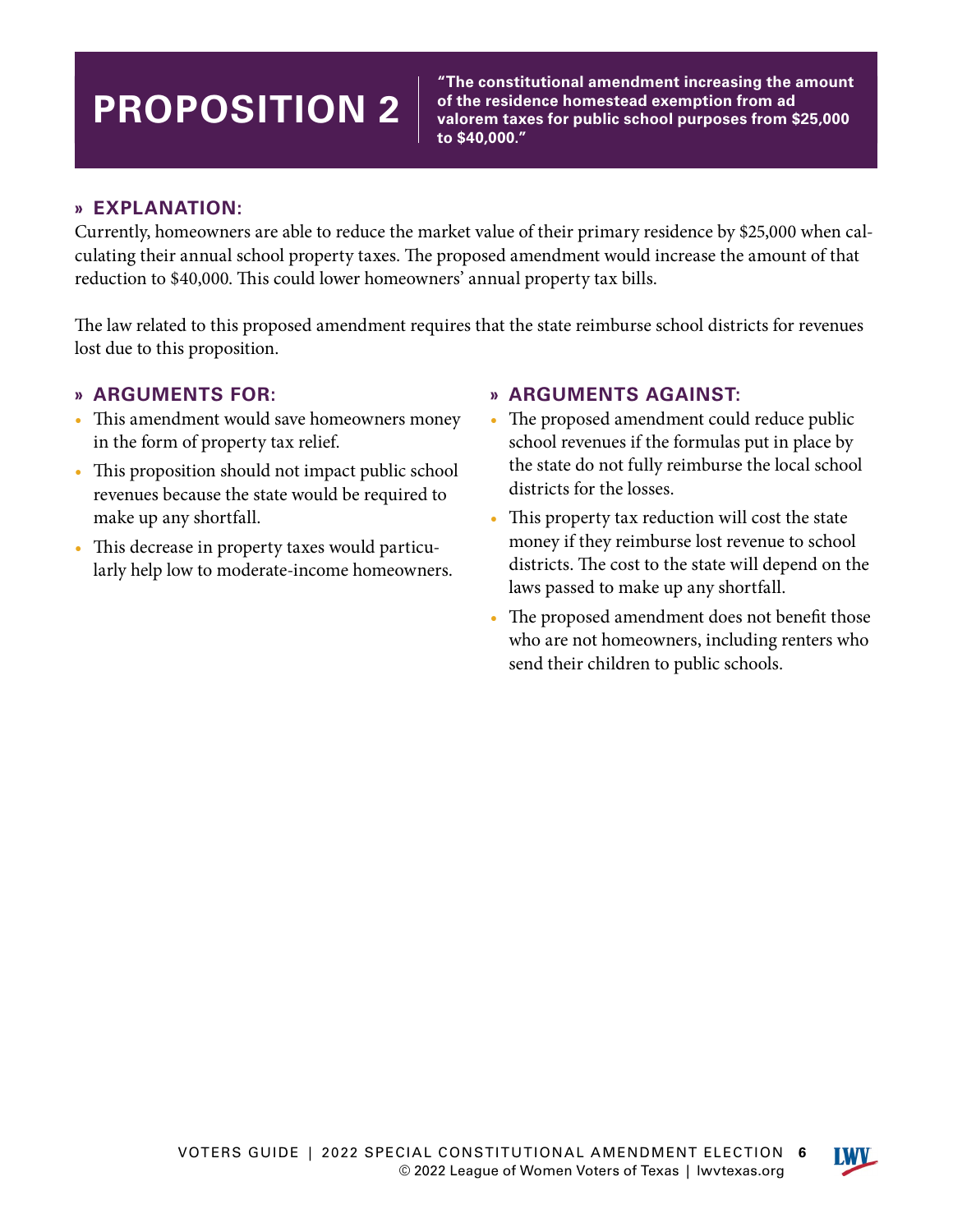<span id="page-6-0"></span>

**League of Women Voters of Texas [lwvtexas.org](http://lwvtexas.org)**

**Secretary of State [VoteTexas.gov](http://VoteTexas.gov)**

**Your County Election Website [lwvtexas.org/find-your-county-election-website](http://lwvtexas.org/find-your-county-election-website)**

### **Election Protection [866OURVOTE.org](http://866OURVOTE.org)**

### **Voter Hotlines!**

- English: 866-OUR-VOTE or 866-687-8683
- Spanish: 888-Ve-Y-Vota or 888-839-8682
- Asian: 888-API-VOTE or 888-274-8683
- Disability Rights TX: 888-796-VOTE or 888-796-8683

### **Republican Party Democratic Party [texasgop.org](http://texasgop.org) [txdemocrats.org](http://txdemocrats.org)**

**Libertarian Party Green Party [lptexas.org](http://lptexas.org) [txgreens.org](https://www.txgreens.org/)**



### **EMPOWERING VOTERS. DEFENDING DEMOCRACY.**

The LWV is a nonpartisan political organization and is one of America's most trusted grassroots organizations! We aim to:

- Achieve a free and fair democracy
- Increase participation in government
- Expand voter participation in Texas
- Create a League that is diverse, equitable, and inclusive.

### **» TEXAS LOCAL LEAGUES**

Learn more about our local Texas Leagues and how they help shape today's important issues by visiting **[lwvtexas.org](http://lwvtexas.org)**.

- Amarillo Austin Area Bay Area Baytown Cy-Fair Collin County
- Comal Area Cooke County Corpus Christi Dallas Denton El Paso
- Fort Bend County Hays County Hill Country Texas Houston Irving Lubbock County
- Midland Montgomery County Richardson Rio Grande Valley San Antonio Area South Central Texas
- Tarrant County Tyler/Smith County Victoria Waco Area Wichita Falls Williamson County